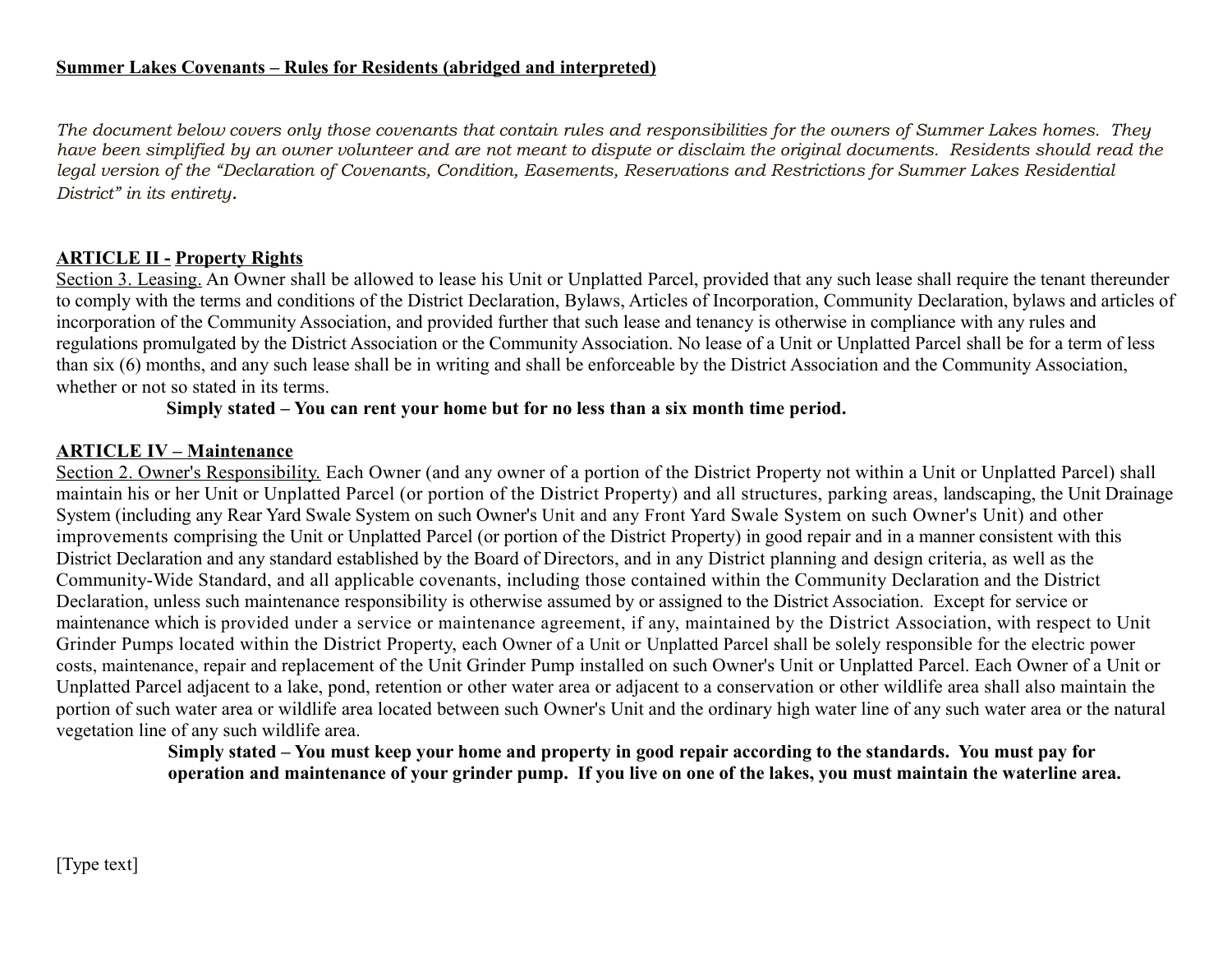Each Owner of a Unit adjacent to the Recreational Lake shall vegetate and maintain that portion of the Unit adjacent to the Recreational Lake and any portion of the Recreational Lake between the boundary of the Unit and the water line of the Recreational Lake in accordance with the requirements and restrictions: Lakefront Owners must plant, irrigate and continually maintain bahia sod on the shore area of the Recreational Lake adjacent to the rear boundary line of the Lakefront Owner's Unit, from the top of bank to the ordinary high water mark of the Recreational Lake (hereinafter referred to as the "Shore Area"). Only bahia sod shall be planted in the Shore Area and no grass clippings or lawn debris shall be blown or dumped into the Recreational Lake. Lakefront Owners shall not draw or pump water from the Recreational Lake for any purpose, including, but not limited to, landscape irrigation purposes. No fertilizer shall be applied to the bahia sod planted in the Shore Area as necessary nutrients from fertilizer applied to the Unit's adjacent St. Augustine turf should provide adequate fertilization of the Shore Area to maintain bahia sod. Fertilizer applied to the Unit's St. Augustine type sod adjacent to the Shore Area and elsewhere on the Unit should not exceed 6 to 8 pounds of Nitrogen per 1,000 square feet. Herbicides and pesticides which are not specifically approved for aquatic use on the label affixed to such products shall not be applied or used within the Shore Area or to any plants growing in or adjacent to the Recreational Lake.

#### **Simply stated – The waterline area needs to have bahia grass. Don't dump grass clippings or lawn debris in this area. Don't fertilize or use herbicides or pesticides in this area. Fertilizer used on other parts of your lawn should not exceed 8 pounds of nitrogen per 1,000 square feet.**

If any Owner fails properly to perform his or her maintenance responsibility, the District Association, in its sole discretion, shall have a right of entry upon such Unit or Unplatted Parcel (or portion of the District Property) and may perform such maintenance and assess all costs incurred by the District Association (together with an overhead expense to the District Association of fifteen percent (15%) of the total amount thereof) against the Unit or Unplatted Parcel (or portion of the District Property) and the Owner (or owner) thereof in accordance with Section 3 of Article VIII of this District Declaration; provided, however, except when entry is required due to an emergency situation, the District Association shall afford the Owner (or owner) reasonable notice and an opportunity to cure the problem prior to entry. The District Association shall have no obligation to perform any such maintenance, unless required to do so under the District Declaration or Community Declaration. The determination as to whether a Unit or Unplatted Parcel (or portion of the District Property) and all structures, parking areas, landscaping and other improvements are being maintained in good repair and in a manner consistent with the foregoing shall be made by the Board of Directors, except to the extent the ARC may otherwise determine as to the Community-Wide Standard.

> **Simply stated – If you don't do the above, the District Association has to give you reasonable notice and then can do the required maintenance and charge you the cost plus 15% overhead. The HOA BoD makes the determination about whether your home and property are being maintained according to standards (unless it is an Architectural Review Committee decision).**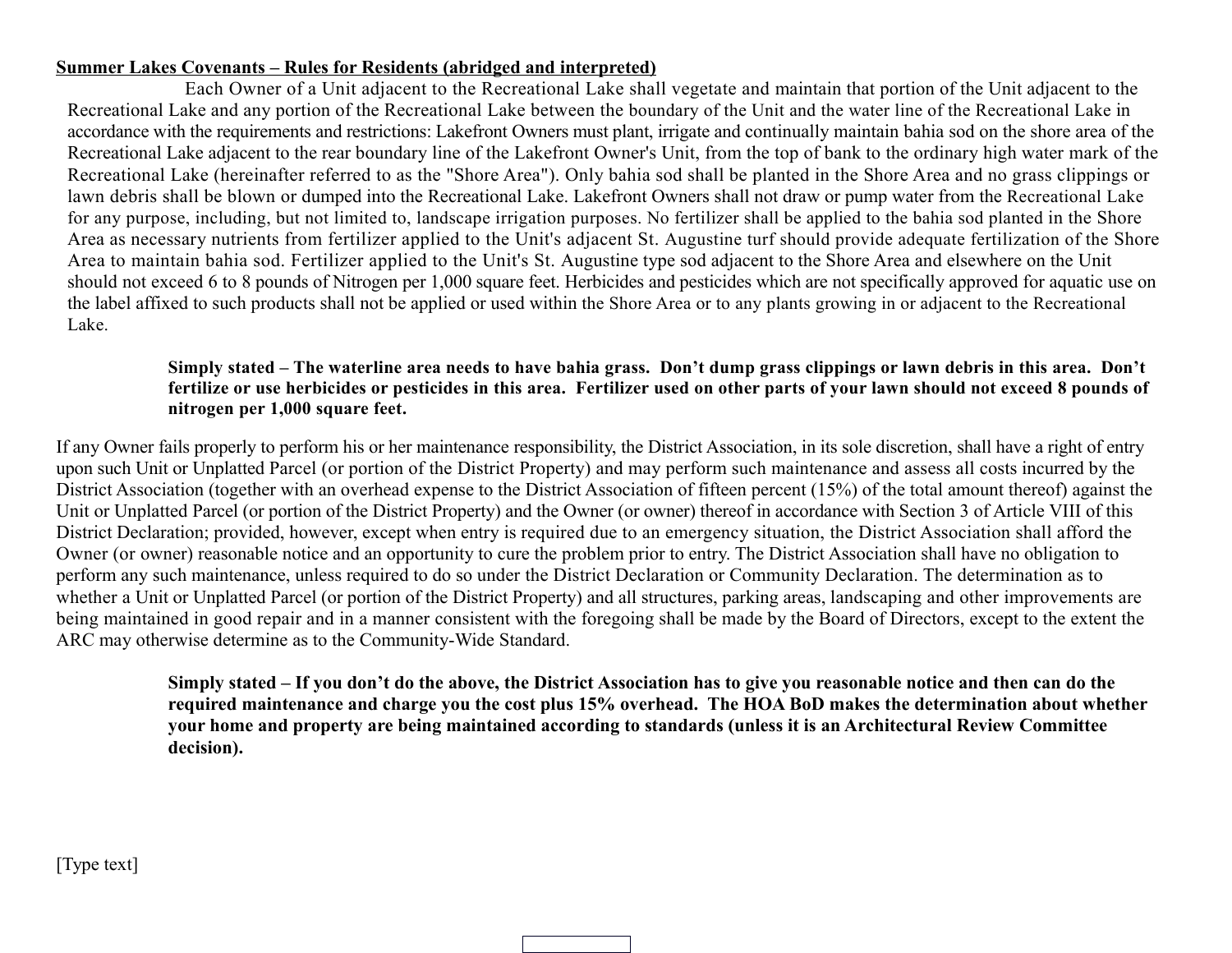#### **Summer Lakes Covenants – Rules for Residents (abridged and interpreted) ARTICLE V – Architectural Standards**

Section 1. Initial Construction of Buildings and Improvements Subject to Approval. The initial construction of buildings and related improvements within the District Property shall be subject to the approval of the Community Declarant. No initial construction of buildings and related improvements (including, without limitation, staking, clearing, grading and other site work, plantings and landscaping, and the construction of buildings, structures, walls, fences, pools, patios, paving, driveways, sidewalks, signs or other improvements of any kind, nature or description) shall be commenced, constructed, maintained or otherwise take place upon any portion of the District Property except in strict compliance with this Article, and in compliance and conformance with any plans approved pursuant to this Article after fully meeting the requirements of this Article, and after the approval of the appropriate entities has been obtained. The requirements for approval by the Community Declarant pursuant to this Article is imposed as contemplated by Section 16 of Article V of the Community Declaration.

#### **Simply stated – You can't start construction or improvements to your home or property before you get approval.**

Section 5. Duration of Approval. Any approval of plans, specifications and other materials, by the PRC shall be effective for a period of one (1) year from the effective date of such approval. if construction or installation of the building, structure or other improvement for which plans, specifications and other materials have been approved, has not commenced within said one (1) year period, such approval shall expire, and no construction shall thereafter commence without a resubmission and approval of the plans, specifications and other materials previously approved. The prior approval shall not be binding upon the PRC on resubmission in any respect.

## **Simply stated – Approval of the above plans is for one year. If you don't start before then, you need to resubmit your plans.**

## **ARTICLE VI – Use Restrictions**

Section 2. Landscaping. Landscaping on any portion of the District Property and stormwater drainage and retention features located on and serving only a Unit or Unplatted Parcel (and not a part of the Master Drainage System or District Drainage System) shall be continuously maintained in good, aesthetically pleasing condition by the Owner thereof consistent with the landscape guidelines contained in the Design Review Manual. TREES AND SHRUBS SHALL NOT BE PLANTED ON ANY UNIT WITHIN A DRAINAGE EASEMENT SHOWN ON ANY PLAT OF THE DISTRICT PROPERTY.

## **Simply stated – Don't plant anything on the drainage easement of your property.**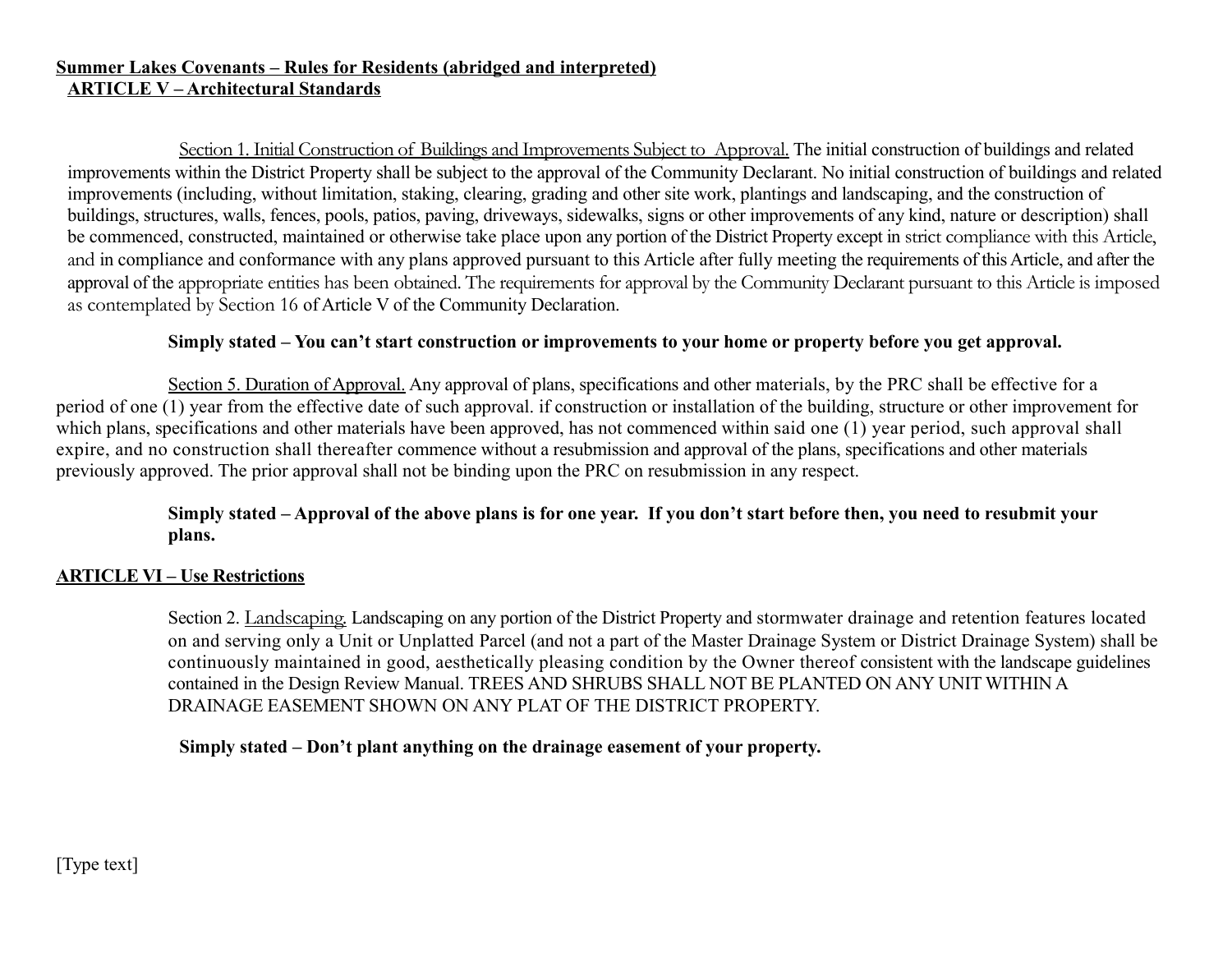Section 3. Vehicles and Repair. No inoperative cars, motorcycles, trucks or other types of vehicles shall be allowed to remain either on or adjacent to any portion of the District Property for a continuous period in excess of forty-eight (48) hours; provided, however, this provision shall not apply to any such vehicle being kept in an enclosed garage and not visible from the street or any portion of the District Property or Properties. No repairs to any car, motorcycle, truck or other type of vehicle shall take place on any portion of the District Property other than in an enclosed garage in a manner that is not visible from the street.

## **Simply stated – You can't keep inoperable vehicles outside for longer than 48 hours. You can't do vehicle repairs outside.**

Section 4. Storage. Unless specially approved by the District Association, no materials, supplies or equipment (except during the construction of improvements) shall be stored on any portion of the District Property, except inside a residence and the garage. No storage buildings or sheds are permitted on any Unit or Unplatted Parcel. The foregoing provisions shall not apply to the Community Declarant or the District Declarant.

## **Simply stated – Construction material and equipment has to be kept inside except during the timeframe when the construction is occurring. No sheds/storage buildings are allowed.**

Section 5. Wells. No well for the production of water for irrigation or other purposes shall be dug, used or otherwise permitted on the District Property except in accordance with the requirements and provisions of the Design Review Manual and approved by the PRC or the MRC, as applicable.

## **Simply stated – You can't have a well.**

Section 6. Signs. With the exception of one For Sale" or "For Rent" sign per Unit or Unplatted Parcel not to exceed the size and specifications established by the District Association, no sign of any kind shall be erected on any portion of the District Property without the prior written consent of the District Association. Such restriction on signage shall not apply to the District Declarant as long as the District Declarant owns property within the District Property.

## **Simply stated – No signs are allowed on your property except a single "for sale" or "for rent" sign.**

Section 7. Parking and Garages. Owners and their guests or invitees shall park only in their garages or in the driveways serving their Units or Unplatted Parcels or permitted spaces or designated areas on Common Area as may be directed by the District Association, in which parking may or may not be assigned, subject to such reasonable rules and regulations as the Board of Directors may adopt. Owners and their guests or invitees shall not park in the streets, or on yards, medians or Common Areas (unless the District Association designates such Common Area for parking) or over sidewalks. Notwithstanding anything in the preceding sentence to the contrary, cars may be parked in streets for occasional parties and similar events as long as no driveways are blocked. All commercial vehicles, recreational vehicles, buses,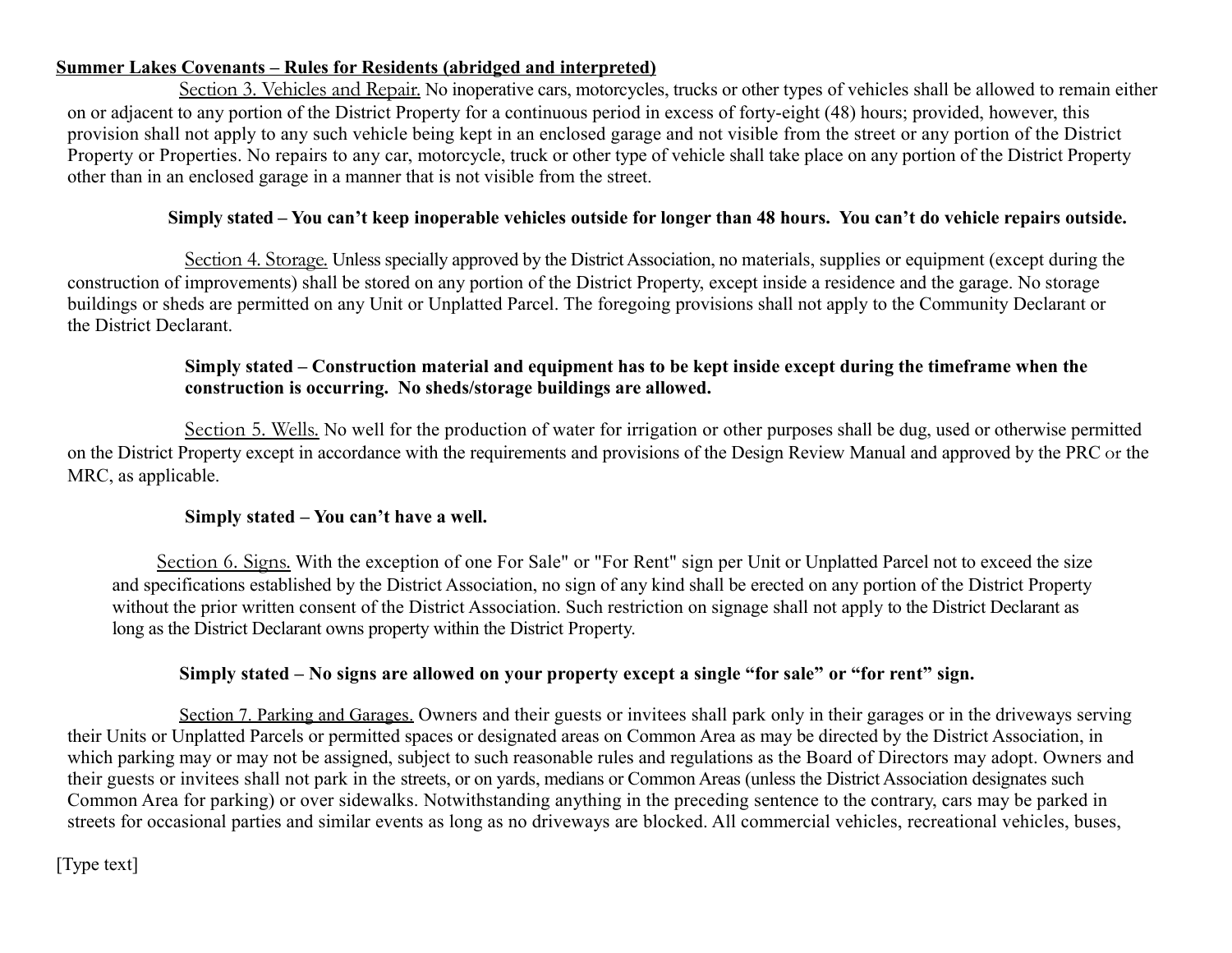trucks, pick-up trucks (other than unmodified stock pick-up trucks and so-called sport utility vehicles intended for personal or family use, provided no commercial signage, lettering or logo is displayed on the exterior of the vehicles or is otherwise visible from the exterior of the vehicles), vans (other than mini-vans and full-sized vans intended for personal or family use, provided no commercial signage, lettering or logo is displayed on the exterior of the vehicles or is otherwise visible from the exterior of the vehicles), tractors, mobile homes, trailers (either with or without wheels), campers, camper trailers, boats and other watercraft, and boat trailers must be parked entirely within a garage unless otherwise permitted by the District Association. Storage of any of the foregoing in the yard of a Unit or Unplatted Parcel shall not be permitted unless otherwise permitted by the District Association. NotWithstanding anything in the preceding sentence to the contrary, a recreational vehicle, boat and/or boat trailer may be kept within the driveway of a Unit temporarily for cleaning, loading and/or unloading purposes, pursuant to such guidelines and restrictions adopted by the Board of Directors from time to time with respect thereto. Each Unit shall have a two car garage or if permitted by the PRC, a similar space for permanent parking of two cars. No garage may be altered in such a manner that the number of automobiles which may reasonably be parked therein after the alteration is less than the number of automobiles that could have reasonably been parked in the garage as originally constructed. Garage doors shall be closed except when reasonably necessary for use of garage. (This section shall not apply to construction or similar vehicles or construction trailers which may be parked on an Unplatted Parcel or a Unit, but only during such reasonable period of time within which construction of improvements thereon is occurring.)

**Simply stated – You and guests should park in your garage or driveway or designated areas of the Common Area, except during occasional parties (and not blocking driveways). No parking on yards, medians or common areas or over sidewalks. Big vehicles such as RVs, boats, commercial vehicles, campers, etc. must be parked in a garage except for temporary periods to clean or load/unload. If your personal family vehicle also has lettering on it for a business, the big vehicle rule applies to it. Every house must have space for at least 2 cars in the garage and can't be altered to have less parking than the original plan for the garage. Keep your garage doors closed except when necessary for use of the garage.**

Section 8. Animals and Pets. No animals, livestock, or poultry of any kind may be raised, bred, kept, or permitted on any portion of the District Property, with the exception of dogs, eats, or other usual and common household pets, which may be kept or permitted in a reasonable number so as not to create a nuisance as determined by the District Association, provided same are not bred for commercial use; and provided, however, those pets which are permitted shall be sheltered inside structures. All dogs, cats and other household pets allowed hereunder must be leashed when outside, or confined by an electronic barrier or within a fenced area (which fenced area is in compliance with Section 16 of this Article VI), and shall not be permitted to run loose. No pet or animal shall be "tied out" in a yard or otherwise left unattended in a yard. Every person walking a pet shall clean up all matter created by the pet. Each Owner shall be responsible for the activities of such Owner's pets. A determination by the District Association that a pet is a nuisance shall be conclusive and binding on all parties. When notice of removal of any pet is given by the District Association, the pet shall be removed permanently from the District within ten (10) days of the giving of the notice.

**Simply stated** – **We can have only dogs, cats and other usual and common household pets of a reasonable number and they can't be a nuisance. You cannot breed animals for commercial use. You must leash animals or use electronic barriers when**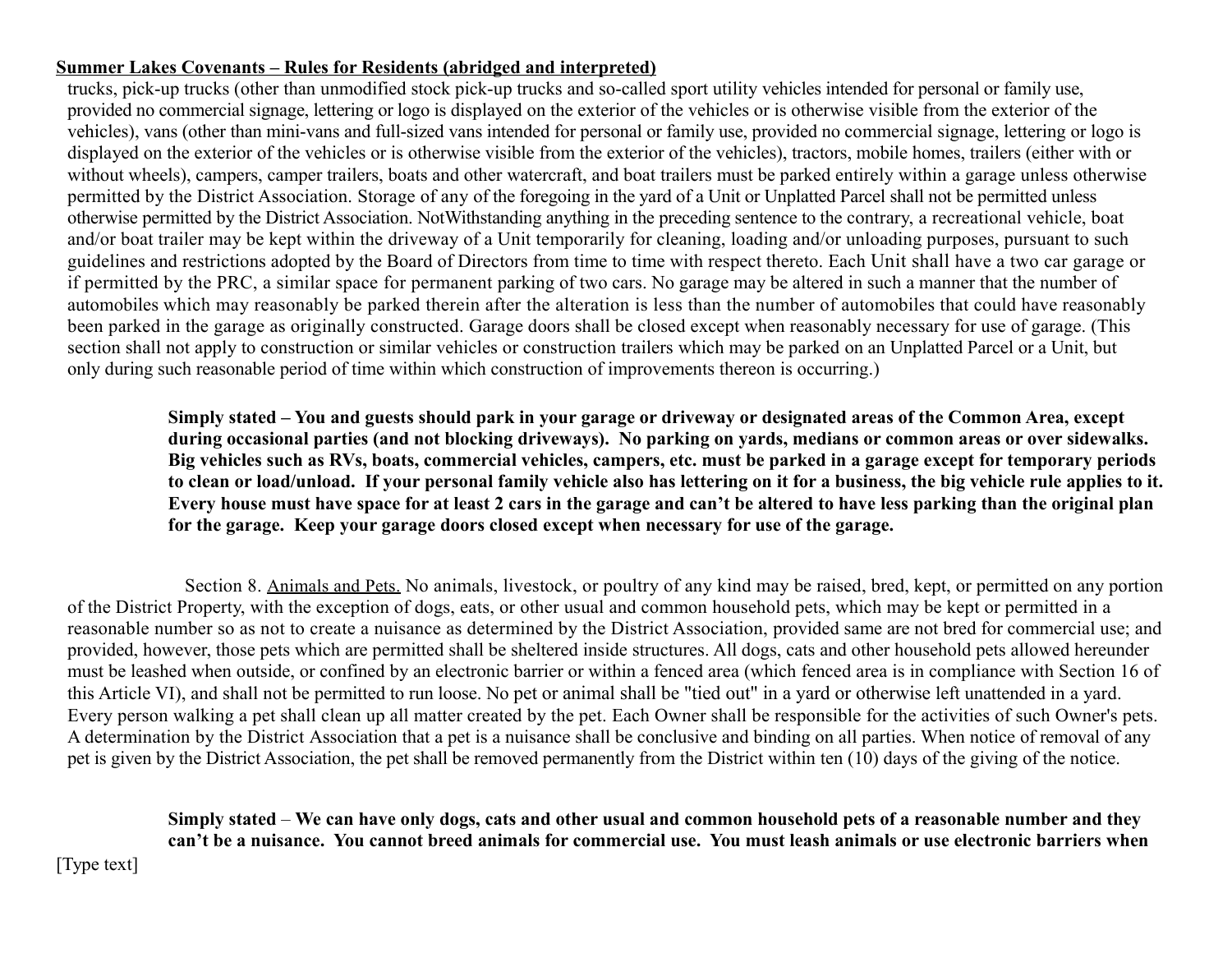## **they are outside, and animals cannot be "tied out" and left unattended. Clean up after your pets. If you violate these rules, you will get a notice of removal and must permanently remove the animal within ten days.**

Section 9. Nuisance. No portion of the District Property shall be used, in whole or in part, for the storage of any property or thing that will cause such portion of the District Property to appear to be in an unclean, unsightly, unhealthy or unkempt condition or that will be obnoxious to the eye; nor shall any substance, thing, or material be kept upon, nor shall any use or practice be allowed upon any portion of the District Property that will emit foul or obnoxious odors or that will cause any noise or other condition that will or might disturb the peace, quiet, safety, comfort, or serenity of the occupants of the District Property or the Properties, or which shall be a source of material and unreasonable annoyance or discomfort to Owners or their tenants or invitees, or which materially and unreasonably interferes with the peaceful possession and enjoyment of the District Property. No illegal, noxious, or offensive activity shall be carried on or conducted upon any portion of the District Property. The pursuit of hobbies or other activities, including specifically, without limiting the generality of the foregoing, the assembly and disassembly of motor vehicles and other mechanical devices which might tend to cause disorderly, unsightly, or unkempt conditions, shall occur only within a garage or other similar walled interior area of the District Property and shall not be visible to view. Notwithstanding the foregoing, construction activity which occurs on the District Property in accordance with the terms of the District Declaration and the Community Declaration shall be permitted. No firearms may be discharged within the District Property.

## **Simply stated – No property, thing or activity that is ugly, dirty, smelly, unsafe, loud, illegal or offensive is allowed on Summer Lakes property. Specifically, disassembly of motor vehicles or other mechanical devices has to be out of sight. No firearms may be discharged.**

Section 10. Antennas; Satellite Dishes. No exterior television or radio antennas, aerials or satellite dishes of any kind shall be placed, allowed, or maintained upon any portion of the District Property, including any Unit or Unplatted Parcel unless it is installed in accordance with the policy statement approved and issued by the ARC as the same may be amended from time-to-time. No Owner shall operate any equipment or device which will interfere with the radio or television reception of others.

## **Simply stated – No antennas or satellite dishes allowed unless installed in accordance with ARC guidelines (which I think is rear half of a house). Don't do anything that interferes with your neighbors' radio or TV reception.**

Section 11. Clotheslines Garbage Cans Tanks and External Equipment. All clotheslines, garbage cans, air-conditioning compressors, pool pumps and other similar items of external equipment shall be located or screened in accordance with the Design Review Manual, so as to be concealed from view from neighboring Units, Unplatted Parcels or portions of the District Property or Properties. No aboveground tanks shall be erected, constructed or installed on any portion of the District Property unless expressly approved in advance in writing by the PRC or the MRC, a applicable, and such improvements are completely screened from view.

## **Simply stated – Keep any clotheslines, garbage cans, tanks and external equipment out of view of your neighbors. No above-ground tanks unless approved in advance.**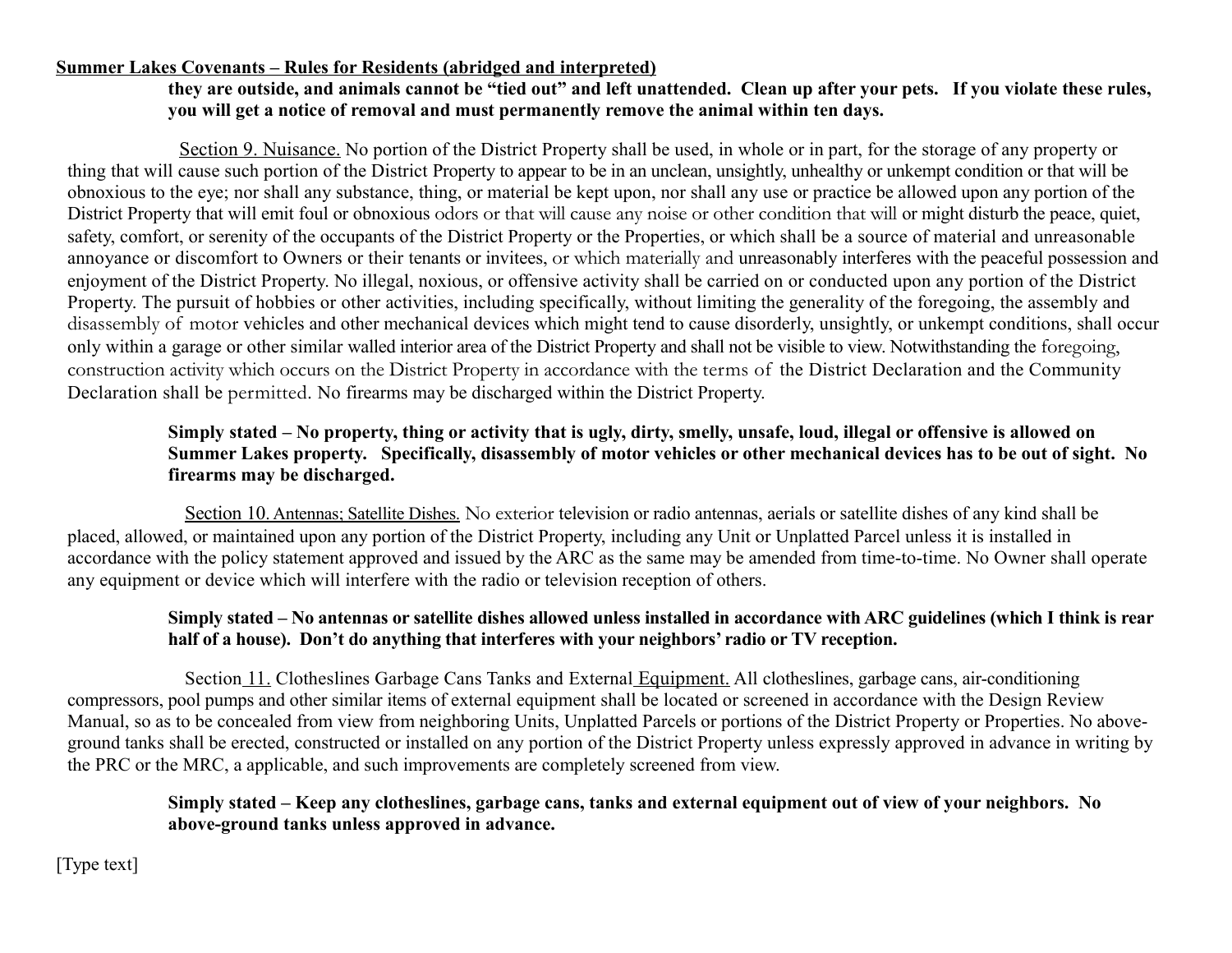Section 12. Swimming Pools. No above ground swimming pools shall be erected, constructed or installed on any portion of the District Property.

#### **Simply stated – No above-ground pools**

Section 13. Tents, Trailers and Temporary Structures. Owners or occupants shall not place upon any portion of the District Property, any tent or trailer or any structure of a temporary nature, without obtaining the prior written approval from the District Association and the ARC.

#### **Simply stated – No temporary tents or trailers unless approved in advance.**

#### Section 15. Lakes, Ponds, Retention and Other Water Areas; Hedging and Landscaping.

 (e) The use of personal watercraft (including without limitation jet skis) or other watercraft containing gas, diesel or other form of combustible engine on the Recreational Lake is prohibited.

(f)No watercraft may be stored overnight at the Lake Access Common Area.

## **Simply stated – No boats, personal watercraft like jet skis, or anything requiring power allowed on lake. Other watercraft cannot be stored in common lake access area.**

**(a)** That portion of the Recreational Lake lying between the water line thereof, as the same exists from time to time, and the boundary between the Recreational Lake and an abutting Unit, as bounded on each side by the waterward extension of the side boundaries of such Unit, may only be utilized by the Owner of such Unit. No other Owners shall he entitled to utilize such area and any such use is prohibited.

## **Simply stated – The area between the home and the water line belongs to the homeowners and others are not entitled to access. This does not apply to the common egress area.**

(i) Unless otherwise approved in writing in advance by the District Association, no fish (other than native largemouth bass), waterfowl or aquatic plants may be introduced or discarded into the Recreational Lake. No aquarium water of any type shall be introduced or discarded into the Recreational Lake.

**Simply stated – Don't dump aquarium water in the lake. Don't throw fish in the lake except for native largemouth bass.**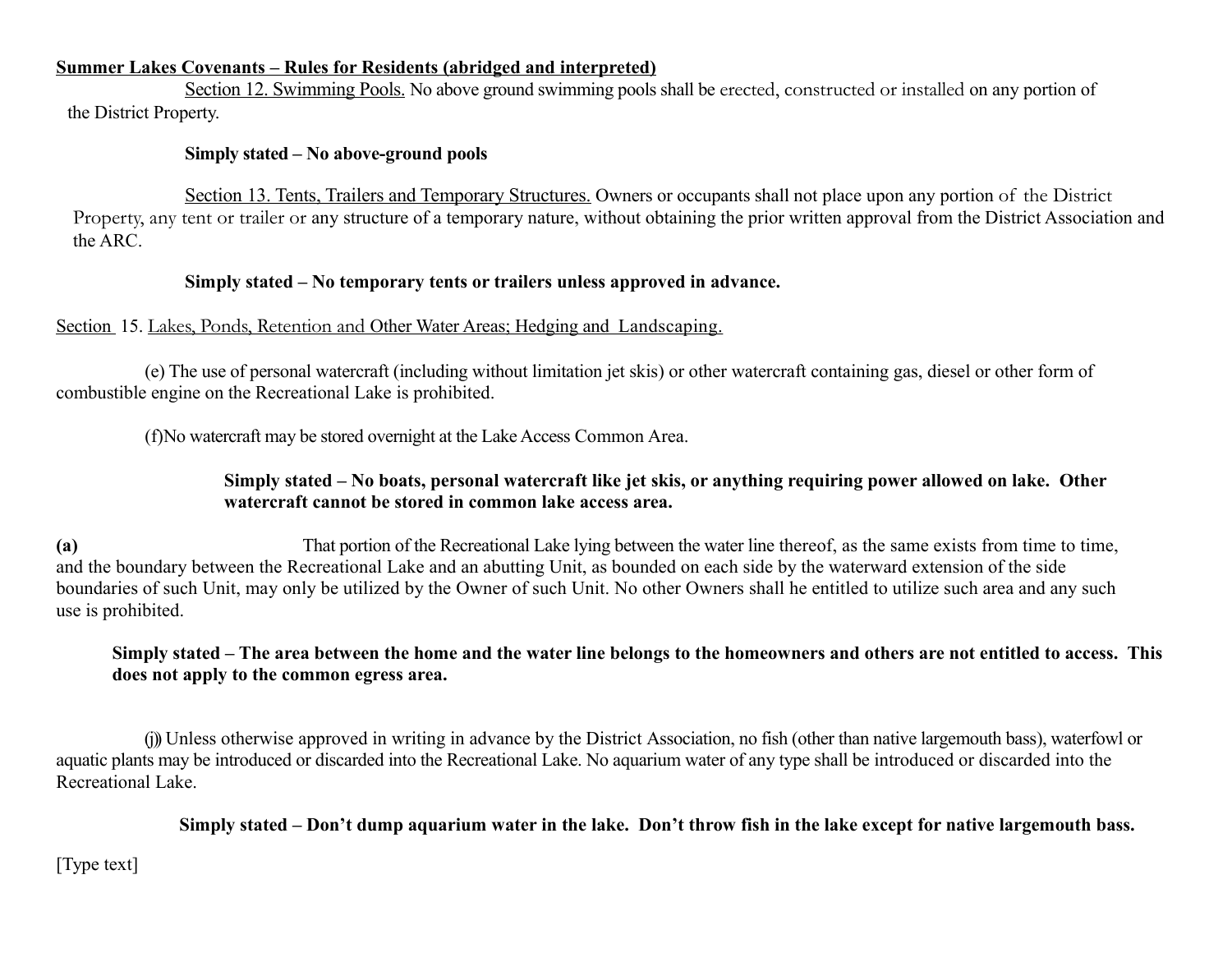Section 16. Walls Fences and Mailboxes. No fences or walls are permitted anywhere in the District Property unless approved in advance in writing by the PRC or MRC, as applicable, and constructed in strict accordance with fence and wall guidelines approved and issued by the PRC or MRC, as applicable. Any fence permitted in the District Property may not exceed the maximum height of eight (8) feet, and must be constructed in a manner and according to specifications approved by the PRC or the MRC, as applicable. On any Unit adjacent to a lake, pond, retention or other water area other than the Recreational Lake, no fences of any kind are permitted other than within the "building envelope" area as defined in and determined pursuant to the Design Review Manual. No mail box of any kind shall be erected on any portion of the District Property unless approved in advance in writing by the PRC and MRC, as applicable, and unless constructed according to a standard design as determined by the PRC or MRC, as applicable. District Declarant reserves the right to require cluster or central mailbox systems in the District Property.

## **Simply stated – You cannot build a fence or wall unless approved in advance, and if it is approved, it will be no higher than 8 feet tall. Mailboxes also need to be approved.**

Section 17. No Alteration without MRC Approval. No alteration of the Unit or Unplatted Parcel is permitted, nor are aluminum porches, additions or appendages to or repainting of the improvements originally approved by the MRC for the Unit or Unplatted Parcel allowed, without the prior written approval of the MRC; provided, however, Owners may repaint their residences in the same color and manner as originally approved by the MRC without necessity of obtaining a second written approval.

## **Simply stated – Every alteration needs advance approval except repainting your residence in the same color and manner as it was originally approved.**

Section 18. Motorized Vehicles. Motorized vehicles shall not be used on the sidewalks, pathways or Common Areas (unless the Common Areas have been specifically designated for use by motorized vehicles by District Declarant). Golf carts may use the foregoing if so determined by District Declarant, but only to the extent as determined by District Declarant. In no event shall any person operate a motorized vehicle or golf cart anywhere within the District Property who does not have a valid driver's license. At such time as District Declarant no longer owns any property which is subject to this District Declaration or which can be annexed to the District Property, or at such earlier time as District Declarant in its sole discretion may determine, the rights reserved to District Declarant in this section shall become rights of the District Association, to be exercised by its Board of Directors.

## **Simply stated – Only golf carts can drive on sidewalks, pathways and common areas. Only people with valid drivers' licenses can operate golf carts in the community.**

Section 24. Garage Sales. No garage or yard sales of any kind shall be conducted, nor shall any signage related to any garage or yard sales be erected, in any manner except as specifically provided by rules and regulations promulgated by the District Association or the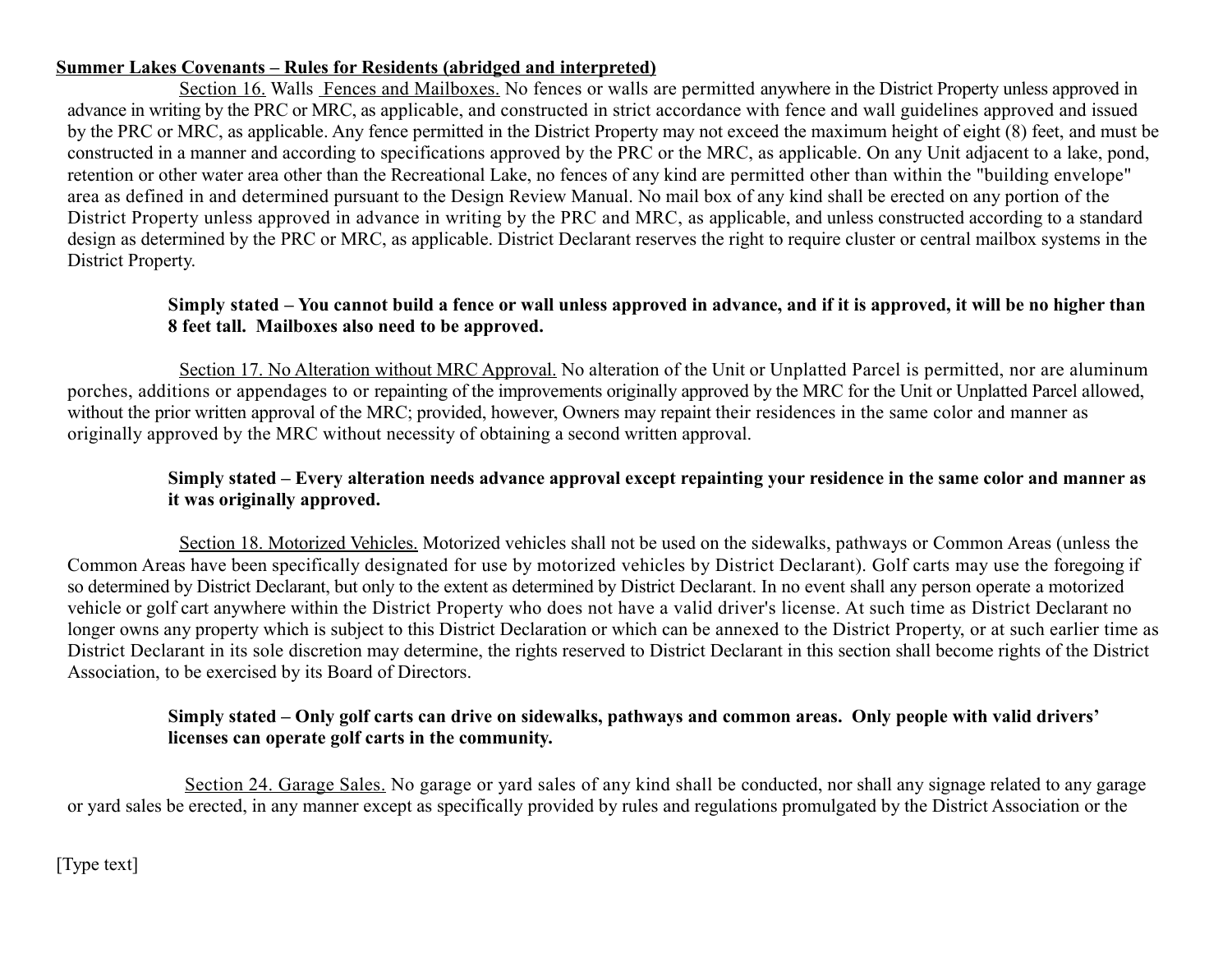ARC, which rules and regulations shall address the location, frequency, scope, hours, placement of signs and all other matters relating to garage or yard sales and signage or advertising thereof.

#### **Simply stated – No garage sales unless approved in advance**

Section 25. Artificial Vegetation. No artificial grass, plants or other artificial vegetation, or rocks or other landscape devices, shall be placed or maintained on the exterior portion of any Unit, unless approved by the PRC or the MRC, as applicable.

#### **Simply stated – No artificial vegetation or rocks unless approved in advance**

Section 27. Decorations. No decorative objects including, but not limited to, birdbaths, light fixtures, sculptures, statues, weather vanes, or flagpoles shall be installed or placed within or upon any portion of the District Property without the prior written approval of the PRC or the MRC, as applicable.

#### **Simply stated – No statuary, flagpoles, birdbaths or similar without advance approval.**

Section 28. Hurricane Shutters. Any hurricane shutters, security shutters or other protective devices visible from outside a Unit shall be of a type as approved by the ARC. Panel, accordian and roll-up style hurricane shutters and security shutters may only be installed on a Unit and utilized strictly in accordance with requirements set forth in the applicable policy statement approved and issued by the ARC, as the same may be amended from time to time.

#### **Simply stated – If you install hurricane shutters, be sure they are the kind that have been approved.**

Section 29. Substances. No inflammable, combustible or explosive fuel, fluid, chemical, hazardous waste, or substance shall be kept on any portion of the District Property or within any Unit, except those which are required for normal household use.

## **Simply stated – Don't keep anything that will blow up or hazardous waste, except those products used for normal household use.**

Section 30. Visibility on Corners. Notwithstanding anything to the contrary in these restrictions, no obstruction to visibility at street intersections shall be permitted and such visibility clearances shall be maintained as required by the PRC and governmental agencies. No vehicles, objects, fences, walls, hedges, shrubs or other planting shall be placed or permitted on a corner Lot where such obstruction would create a traffic problem.